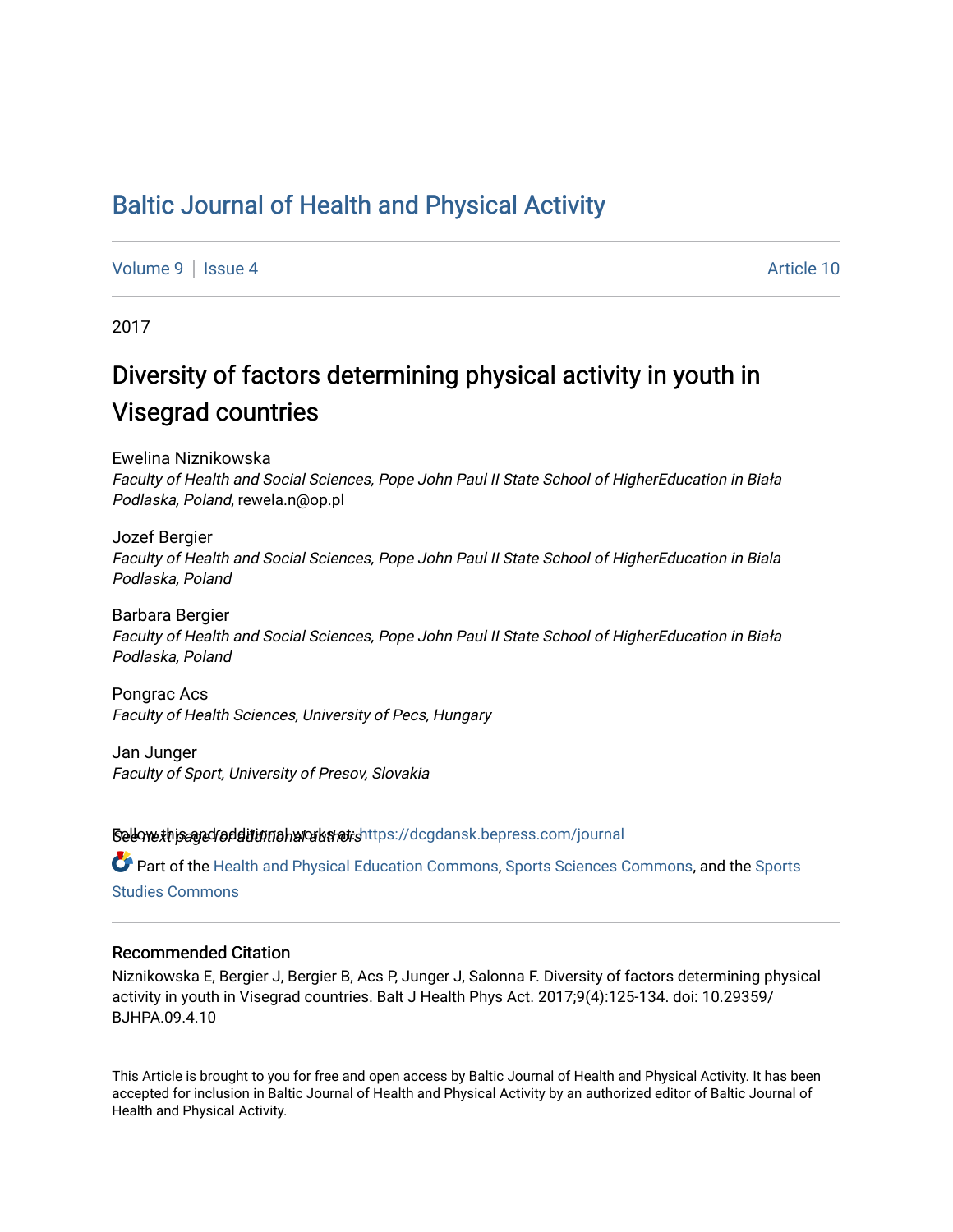## Diversity of factors determining physical activity in youth in Visegrad countries

## Authors

Ewelina Niznikowska, Jozef Bergier, Barbara Bergier, Pongrac Acs, Jan Junger, and Ferdinand Salonna

This article is available in Baltic Journal of Health and Physical Activity: [https://dcgdansk.bepress.com/journal/vol9/](https://dcgdansk.bepress.com/journal/vol9/iss4/10) [iss4/10](https://dcgdansk.bepress.com/journal/vol9/iss4/10)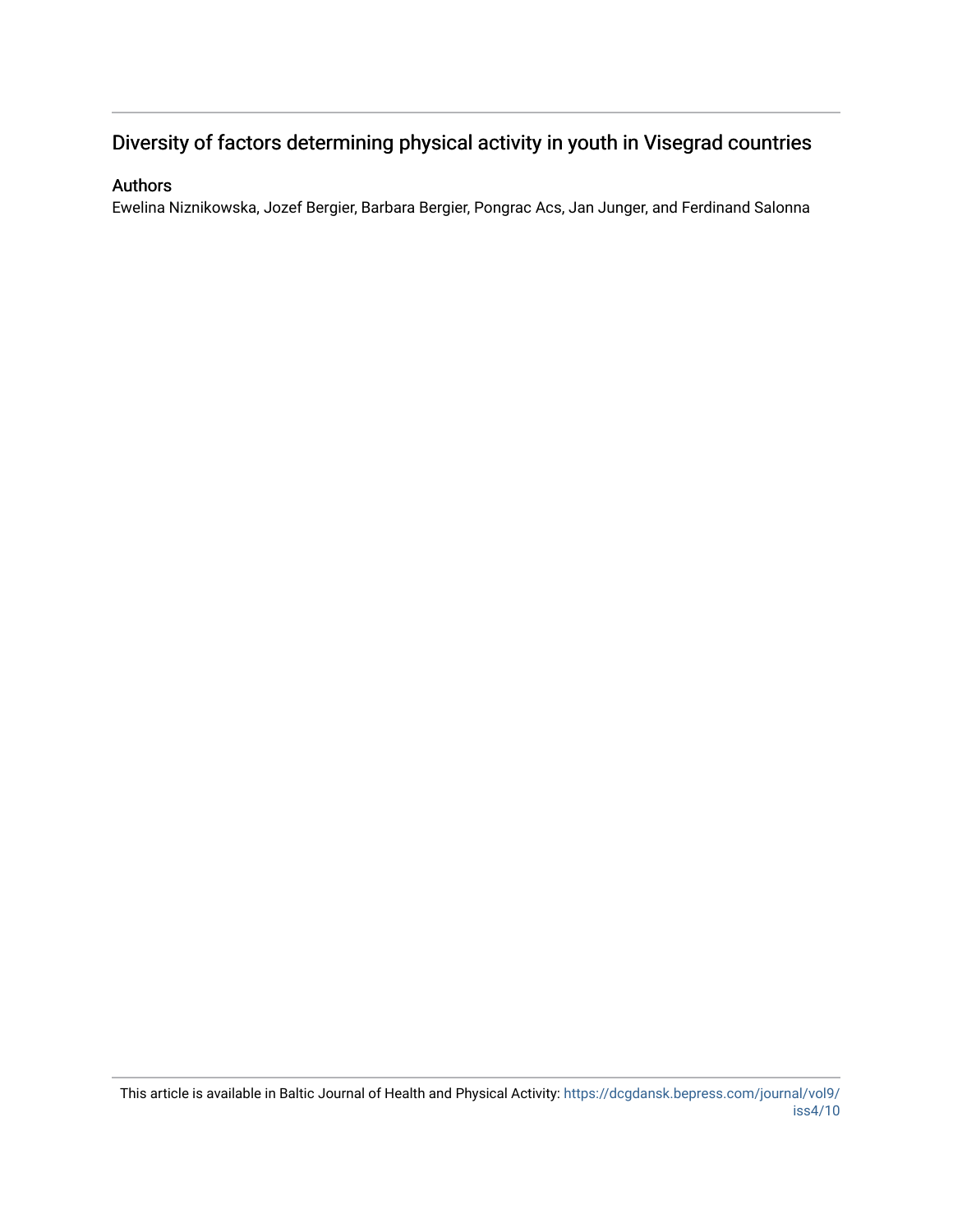# **Diversity of factors determining physical activity in youth in Visegrad countries**

**Authors' Contribution:**

- **A** Study Design
- **B** Data Collection
- **C** Statistical Analysis **D** Data Interpretation
- **E** Manuscript Preparation
- **F** Literature Search
- **G** Funds Collection

#### **Ewelina Niźnikowska1 BCDEF, Józef Bergier1 ADEFG, Barbara Bergier1 BF, Pongrăc Acs2 BF, Jăn Junger3 BF, Ferdinand Salonna4 BF**

- <sup>1</sup> Faculty of Health and Social Sciences, Pope John Paul II State School of Higher Education in Biała Podlaska, Poland
- 2 Faculty of Health Sciences, University of Pecs, Hungary
- <sup>3</sup> Faculty of Sport, University of Presov, Slovakia
- 4 Faculty of Physical Culture, Palacky University, the Czech Republic

| abstract                  |                                                                                                                                                                                                                                                                                                                                                                                                                                                                                                                                                                                                                                                                                                                                                                                                                                                               |  |  |  |  |  |  |
|---------------------------|---------------------------------------------------------------------------------------------------------------------------------------------------------------------------------------------------------------------------------------------------------------------------------------------------------------------------------------------------------------------------------------------------------------------------------------------------------------------------------------------------------------------------------------------------------------------------------------------------------------------------------------------------------------------------------------------------------------------------------------------------------------------------------------------------------------------------------------------------------------|--|--|--|--|--|--|
| <b>Background</b>         | The present study aimed to gain knowledge about the diversity of factors determining<br>physical activity in youth from the V4 countries.                                                                                                                                                                                                                                                                                                                                                                                                                                                                                                                                                                                                                                                                                                                     |  |  |  |  |  |  |
| <b>Material/Methods</b>   | The study involved 2145 students aged 15-17 years from the Visegrad countries (V4): the<br>Czech Republic, Slovakia, Hungary and Poland. A diagnostic survey was used as the research<br>method in the form of the International Physical Activity Questionnaire (IPAQ-L). The Kruskall-<br>Wallis and Mann-Whitney U tests as well as the Pearson Chi-square independence test were<br>applied to do the statistical calculations and determine statistically significant relationships.                                                                                                                                                                                                                                                                                                                                                                     |  |  |  |  |  |  |
| <b>Results</b>            | More than half of the surveyed youth from the V4 countries (58.2%) demonstrated a high<br>level of physical activity. Fewer than 6% of the adolescents exhibited a low level of physical<br>activity.                                                                                                                                                                                                                                                                                                                                                                                                                                                                                                                                                                                                                                                         |  |  |  |  |  |  |
| <b>Conclusions</b>        | Young people tend to exhibit a high PA level, with significantly higher values visible in<br>boys, and the WHO health recommendations were met by 84% of the respondents. The<br>main factors determining the level of physical activity, beside sex, were age and self-<br>assessment of physical fitness.                                                                                                                                                                                                                                                                                                                                                                                                                                                                                                                                                   |  |  |  |  |  |  |
| Key words                 | physical activity, IPAQ, youth, Visegrad countries                                                                                                                                                                                                                                                                                                                                                                                                                                                                                                                                                                                                                                                                                                                                                                                                            |  |  |  |  |  |  |
| article details           |                                                                                                                                                                                                                                                                                                                                                                                                                                                                                                                                                                                                                                                                                                                                                                                                                                                               |  |  |  |  |  |  |
| <b>Article statistics</b> | Word count: 2,485; Tables: 0; Figures: 9; References: 23<br>Received: March 2017; Accepted: November 2017; Published: December 2017                                                                                                                                                                                                                                                                                                                                                                                                                                                                                                                                                                                                                                                                                                                           |  |  |  |  |  |  |
| <b>Full-text PDF:</b>     | http://www.balticsportscience.com                                                                                                                                                                                                                                                                                                                                                                                                                                                                                                                                                                                                                                                                                                                                                                                                                             |  |  |  |  |  |  |
| Copyright                 | © Gdansk University of Physical Education and Sport, Poland                                                                                                                                                                                                                                                                                                                                                                                                                                                                                                                                                                                                                                                                                                                                                                                                   |  |  |  |  |  |  |
| Indexation:               | Celdes, Clarivate Analytics Emerging Sources Citation Index (ESCI), CNKI Scholar (China National Knowledge<br>Infrastructure), CNPIEC, De Gruyter - IBR (International Bibliography of Reviews of Scholarly Literature in<br>the Humanities and Social Sciences), De Gruyter - IBZ (International Bibliography of Periodical Literature in<br>the Humanities and Social Sciences), DOAI, EBSCO - Central & Eastern European Academic Source, EBSCO -<br>SPORTDiscus, EBSCO Discovery Service, Google Scholar, Index Copernicus, J-Gate, Naviga (Softweco, Primo<br>Central (ExLibris), ProQuest - Family Health, ProQuest - Health & Medical Complete, ProQuest - Illustrata: Health<br>Sciences, ProQuest - Nursing & Allied Health Source, Summon (Serials Solutions/ProQuest, TDOne (TDNet),<br>Ulrich's Periodicals Directory/ulrichsweb, WorldCat (OCLC) |  |  |  |  |  |  |

**Funding:** This study was conducted within the framework of the project: Physical and recreational activity as well as diet of young people from the V4 countries", co-financed by Visegrad Fund.

**Conflict of interest:** Authors have declared that no competing interest exists.

**Corresponding author:** Dr Ewelina Niźnikowska, Wydział Nauk o Zdrowiu i Nauk Społecznych, Zakład Turystyki i Rekreacji, Państwowa Szkoła Wyższa im. Papieża Jana Pawla II, ul. Sidorska 95/97, 21-500 Biała Podlaska; tel. 83 344 6912; e-mail: rewela.n@op.pl  **Open Access License:** This is an open access article distributed under the terms of the Creative Commons Attribution-Non-commercial

4.0 International (http://creativecommons.org/licenses/by-nc/4.0/), which permits use, distribution, and reproduction in any medium, provided the original work is properly cited, the use is non-commercial and is otherwise in compliance with the license.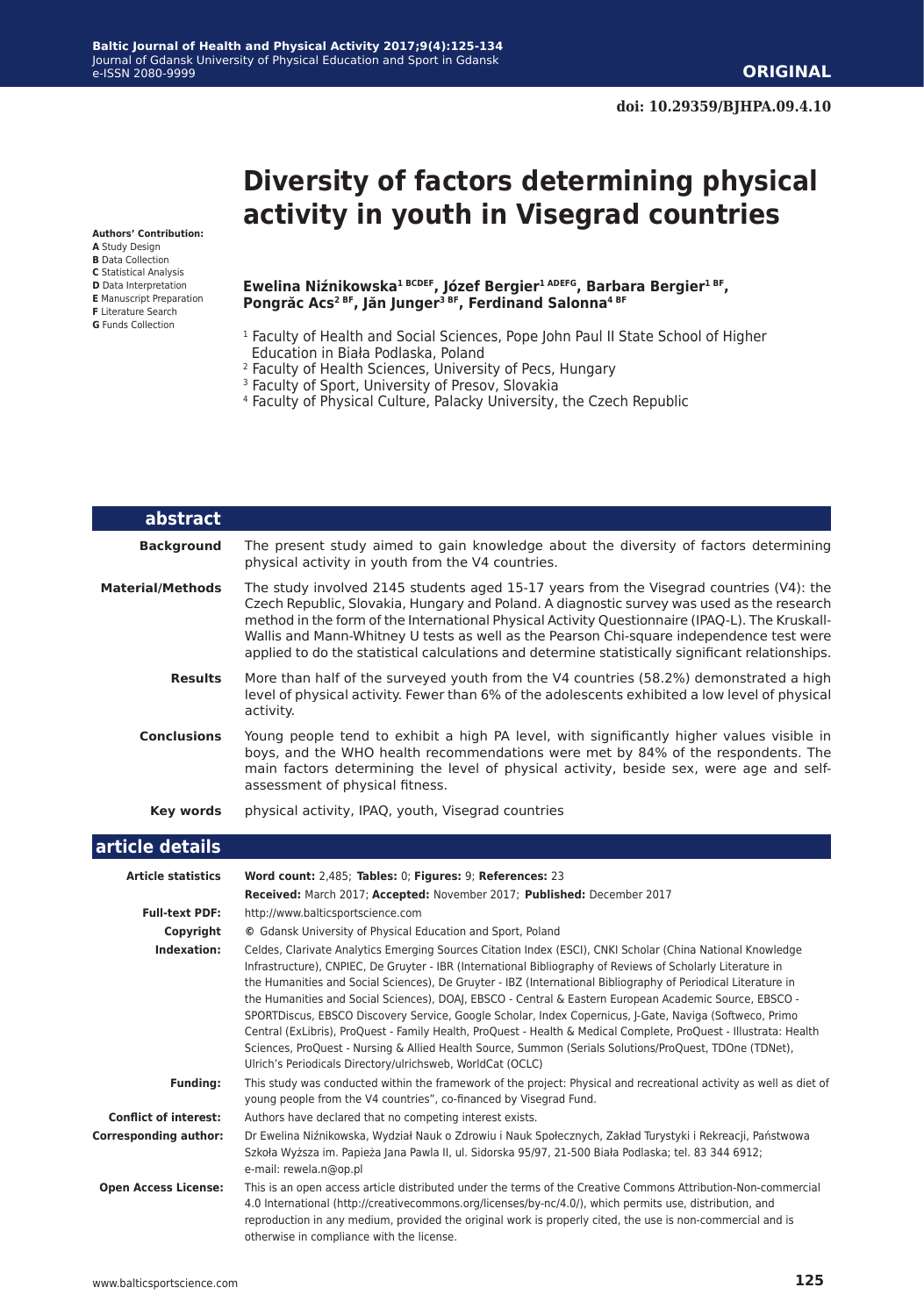## **introduction**

The modern world, with its unprecedented fast pace of life, limits the amount of physical effort and reduces physical activity. In addition, the amount of movement needed to do one's work, housework, or leisure activities has recently dramatically decreased to its lowest level. All this has resulted in a high percentage of physically inactive people, often exceeding 30% of the general population in a particular country [1]. One of the reasons for the low amount of physical activity in adolescents is the development of new information and communication technologies, as well as the use of computers and the Internet.

Duly, regular physical activity seems to be one of the ways to counteract the effects of such a lifestyle. The World Health Organization (WHO), together with other institutions, issues recommendations concerning the levels of physical exercise for particular age groups. For adolescents, moderate or intense physical activity is recommended, at least 60 minutes for 5 or more days per week. It should be remembered though that the forms of exercise should be varied and provide the youth with satisfaction [2].

However, many studies conducted both in Poland [3, 4, 5, 6, 7, 8, 9] and abroad [10, 11, 12, 13, 14, 15, 16] indicate a decline in physical activity in young people. The former studies conducted using the IPAQ questionnaire have confirmed that more and more persons around the world are leading a sedentary lifestyle. The same can be stated about Europeans, Brazilians, Colombians and Americans, who share similar problems. On average, over a quarter of the world's population are considered physically inactive, and more than 30% of them do not meet the standards recommended by the American College of Sports Medicine and the American Heart Association [17]. Also, according to data presented by the Polish National Health Programme in the years 2007–2015, just about 30% of young people engage in various forms of movement whose type and stress intensity meets the physiological needs of the body. Furthermore, as many as 57% of students demonstrate a low level of physical activity [18].

These results suggest that some new initiatives must be taken to increase physical activity in youth as well as to prepare appropriate recommendations popularising participation in health activities. According to the experts working in a team appointed by the Health Education Authority, young people need to be encouraged to make at least moderate physical efforts, i.e. such that cause some desired effects – a feeling of warmth and speeding up the breath for one, or minimally, half an hour per day. Involving young people in spending leisure time actively or in rational recreation should be considered the primary goal of motor classes.

The available literature still does not offer much information that would characterise the level of physical activity appropriate for young people or factors that determine it with the IPAQ questionnaire. Therefore, the following research aims to gain knowledge about the diversity of factors influencing physical activity of schoolchildren in the V4 countries.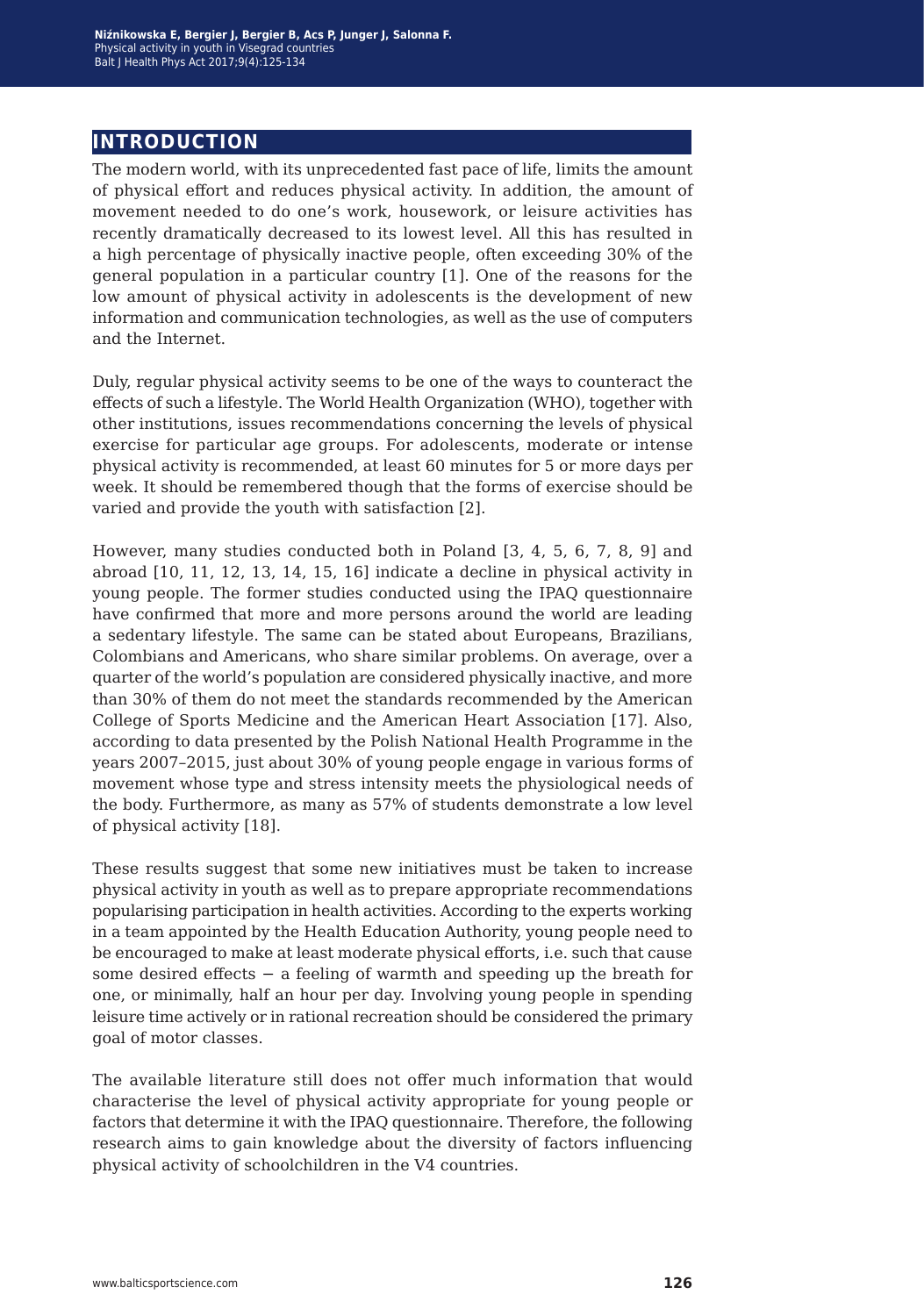#### **material and method**

The study involved 2145 young persons from the Visegrad countries (V4): the Czech Republic − 504 (23.5%), Slovakia − 454 (21.2%), Hungary − 552  $(25.7%)$  and Poland  $-635(29.6%)$ . The respondents were aged 15 to 17 years, i.e. the upper secondary schools students, whose mean age was  $16.5 \pm 2.0$ . To conduct the research, in each country one city was selected with a similar population size. Then, one school was chosen randomly. Further, in each of these schools, 6 classes were selected (again randomly) so that the number of the tested students did not exceed 150 in a particular age group. Altogether, girls predominated in the examined group (59.1%), as well as individuals aged 16 (44.5%) and those with correct BMI (74.5%). The majority had too little free time (51.6%) and assessed their physical efficiency as average (66.0%). More than half of the surveyed youth from the V4 countries demonstrated a high level of physical activity and as many as 84% met the latest WHO recommendations regarding the amount of health-related movement. The detailed characterisation of the examined youth is presented in Fig 1.





The research was conducted in 2015. In order to evaluate the data, the Indares platform was used (International Database for Research and Educational Support), which is one of the most popular physical activity control on-line systems used in many international surveys. The programme is used to diagnose PA activity in various population groups with regard to age, sex, lifestyle, place of residence, etc. The study applied the International Physical Activity Questionnaire (IPAQ-L) as its research tool. The level of physical activity was calculated basing on the coefficients that corresponded to each type of activity (school-related activity; transportation physical activity; housework,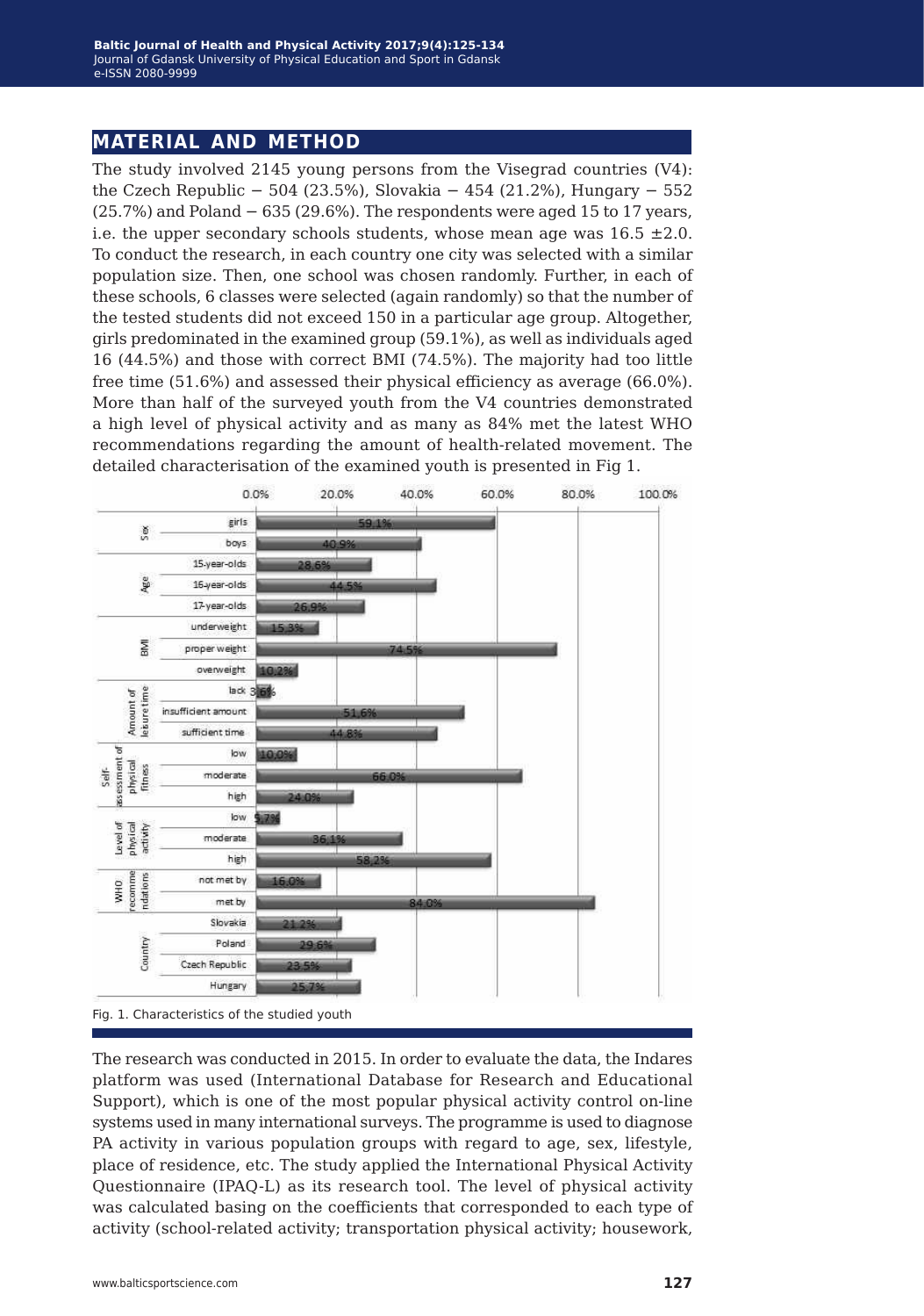and caring for family; as well as sport and leisure-time activity). The questions were supplemented with data on the respondents' height and weight, which enabled calculating the BMI index and self-assessment of physical fitness. Each of them was expressed in MET - Metabolic Equivalent of Work, minutes/week.

The statistical analysis was performed using the programme STATISTICA v.10. To detect statistically significant relationships for quantitative variables, arithmetic means were calculated, and the nonparametric Kruskall-Wallis and Mann-Whitney U test were used. Finally, the Pearson Chi-square independence test was applied for qualitative evaluation. A statistically significant difference was assumed for  $p = 0.05$ .

#### **results**

The mean level of physical activity of the respondents was 6646.2 MET min/ week. It turned out that activity in sports (2164.4 MET min/week) as well as school-related activity (2125.8 MET min/week) had the greatest impact on this result (Fig. 2).



Fig. 2. Domains of physical activity

The analysis of the study findings showed a statistically significant relationship between the examined boys and girls concerning the level of total activity  $(p = 0.0001)$  and activity in sport  $(p = 0.0009)$ . In both cases, better results were demonstrated by boys (Fig. 3).

\*significant variation at  $p < 0.05$ ; Z - value of Mann-Whitney U test



Fig. 3. Variation in the domains of physical activity by gender

In analysis of the impact of age on the level of physical activity in adolescents, statistically significant differences were found in four of the five activity domains, namely: total activity  $(p = 0.0003)$ , school-related activity (*p* < 0.0001), transportation physical activity (*p* < 0.0001) and housework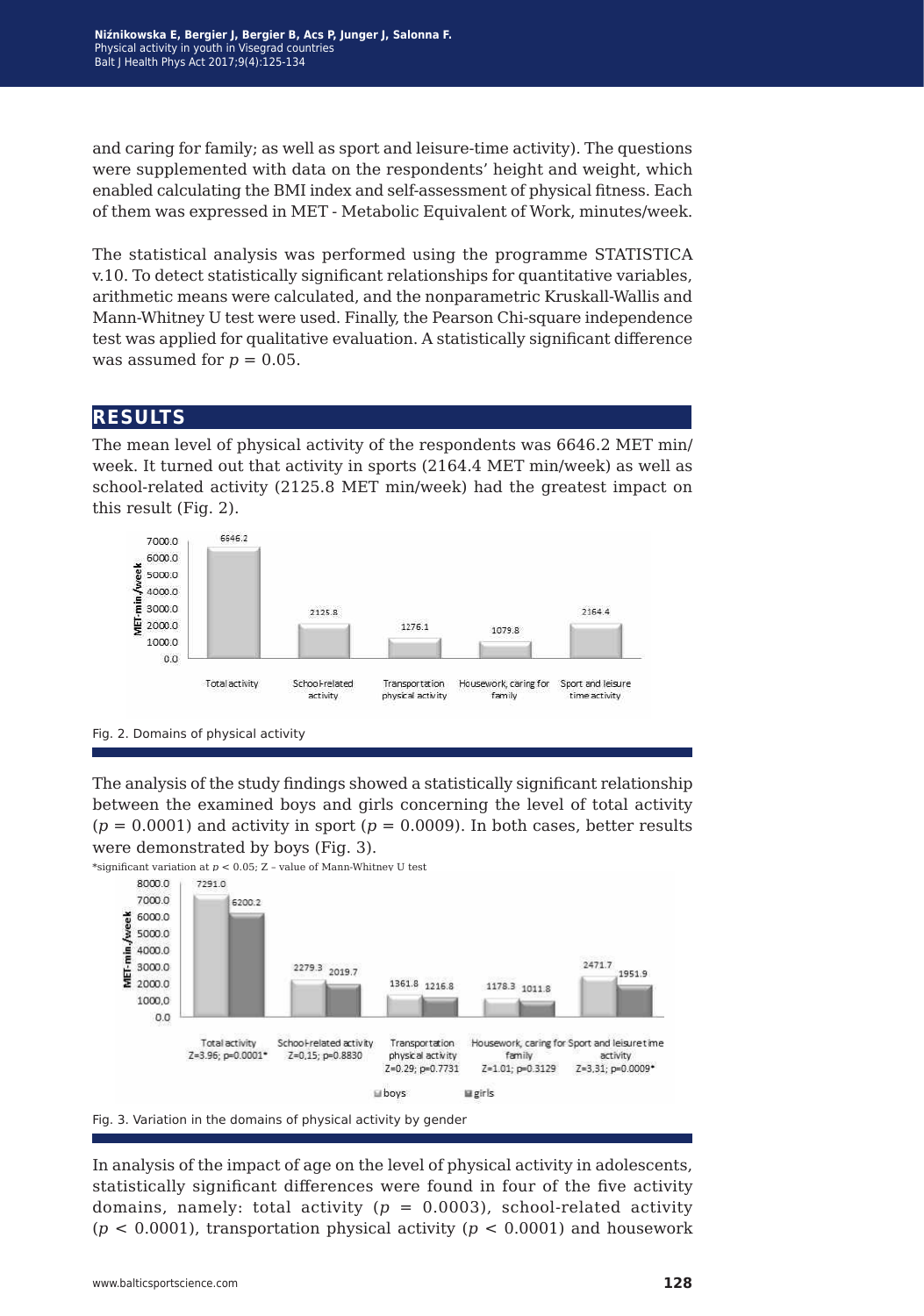activity  $(p = 0.0143)$ . In the case of the first three areas, the highest activity was exhibited by students aged 16, whereas the lowest one –by adults. They were active only in the domain of housework and house maintenance (Fig. 4). \*significant variation at *p* < 0.05; H – value of the Kruskall-Wallis test



Fig. 4. Variation in the domains of physical activity with regard to age

As for the BMI index and the level of physical activity of the examined pupils, statistically significant differences were found only in the domain of total activity ( $p = 0.0054$ ) to the disadvantage of underweight persons and in favour of those with other BMI categories (Fig. 5).



\* significant variationat *p* < 0.05; H - value of the Kruskall-Wallis test

\*\* BMI classifications between which there is a statistically significant difference in a particular domain

Fig. 5. Variation in the domains of physical activity with regard to BMI

Basing on the conducted research, one can notice a decrease in total physical activity from the level of 7042.6 MET min/week (typical of the youth with sufficient leisure time) to 6402.2 MET min/week in those who lack leisure time. According to the statistical analysis, there was a significant difference in the amount of available leisure time concerning the level of transportation physical activity with better results in those with insufficient free time (1353.8 MET min/week) (Fig. 6).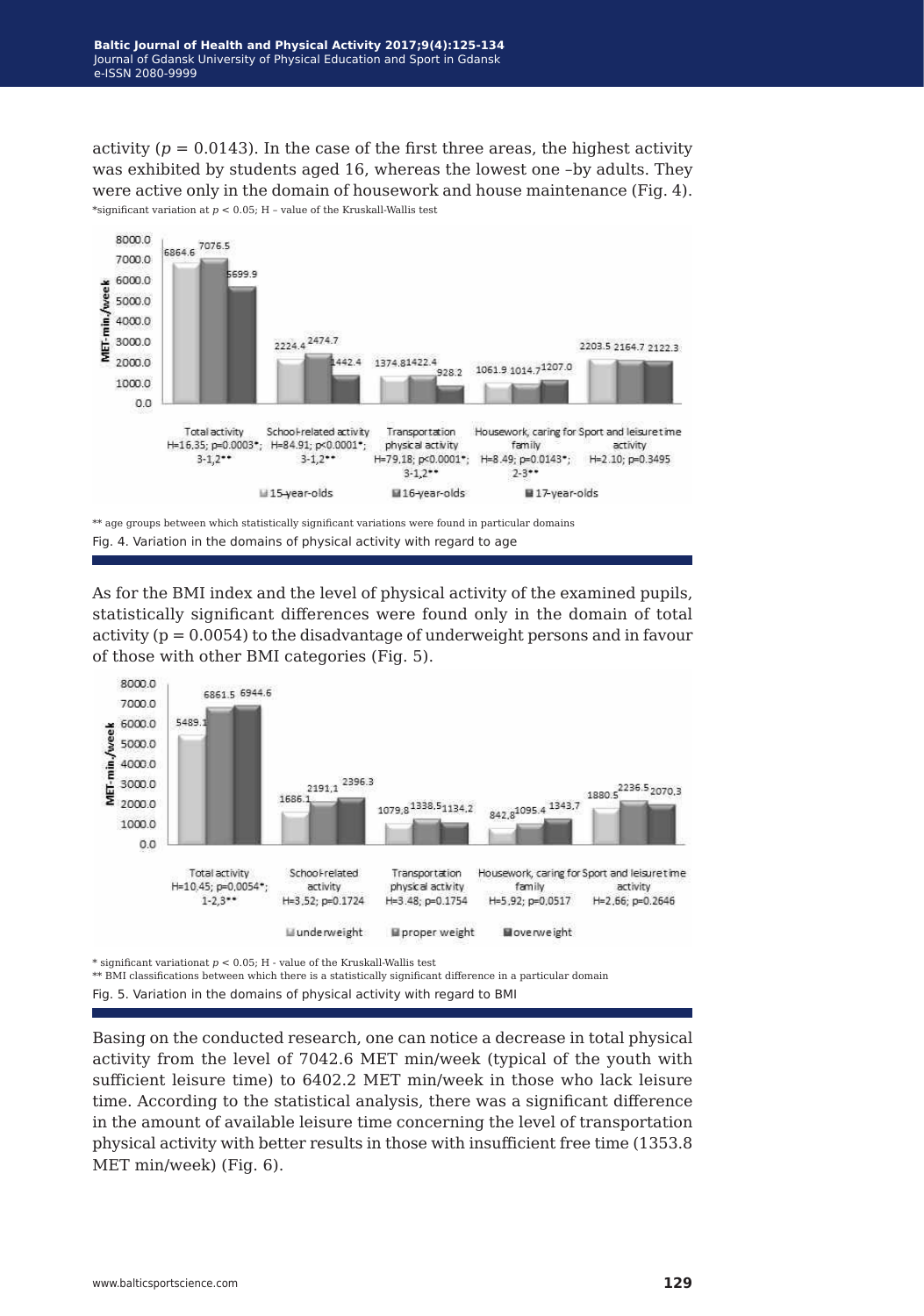**Niźnikowska E, Bergier J, Bergier B, Acs P, Junger J, Salonna F.** Physical activity in youth in Visegrad countries Balt J Health Phys Act 2017;9(4):125-134



\* significant variationat *p* < 0.05; H – value of the Kruskall-Wallis test

\*\* amount of the available leisure time which significantly impacts results in particular domains Fig. 6. Variation in the domains of physical activity with regard to the amount of leisure time

In all analysed areas, a significant variation in the relationship between the

self-assessment of physical fitness and the level of physical activity was found. In each of the studied cases, an increase in self-assessment of physical fitness was associated with the rise in the level of activity (Fig. 7).



\*significant variation at *p* < 0.05; H – value of the Kruskall-Wallis test

\*\* self-assessment of physical fitness, significantly affecting particular domain results

Fig. 7. Variation in the domains of physical activity with regard to self-assessment of physical fitness

The respondents were assigned to one of the three categories according to the level of physical activity. Most of them were allocated in the group exhibiting high physical activity. Basing on statistical analysis, significant variations were found in the persons assigned to particular levels of physical activity with regard to sex ( $p < 0.0001$ ) with better results achieved by boys, and as for physical fitness self-assessment (*p* < 0.0001) − those who demonstrated the highest levels (Fig. 8).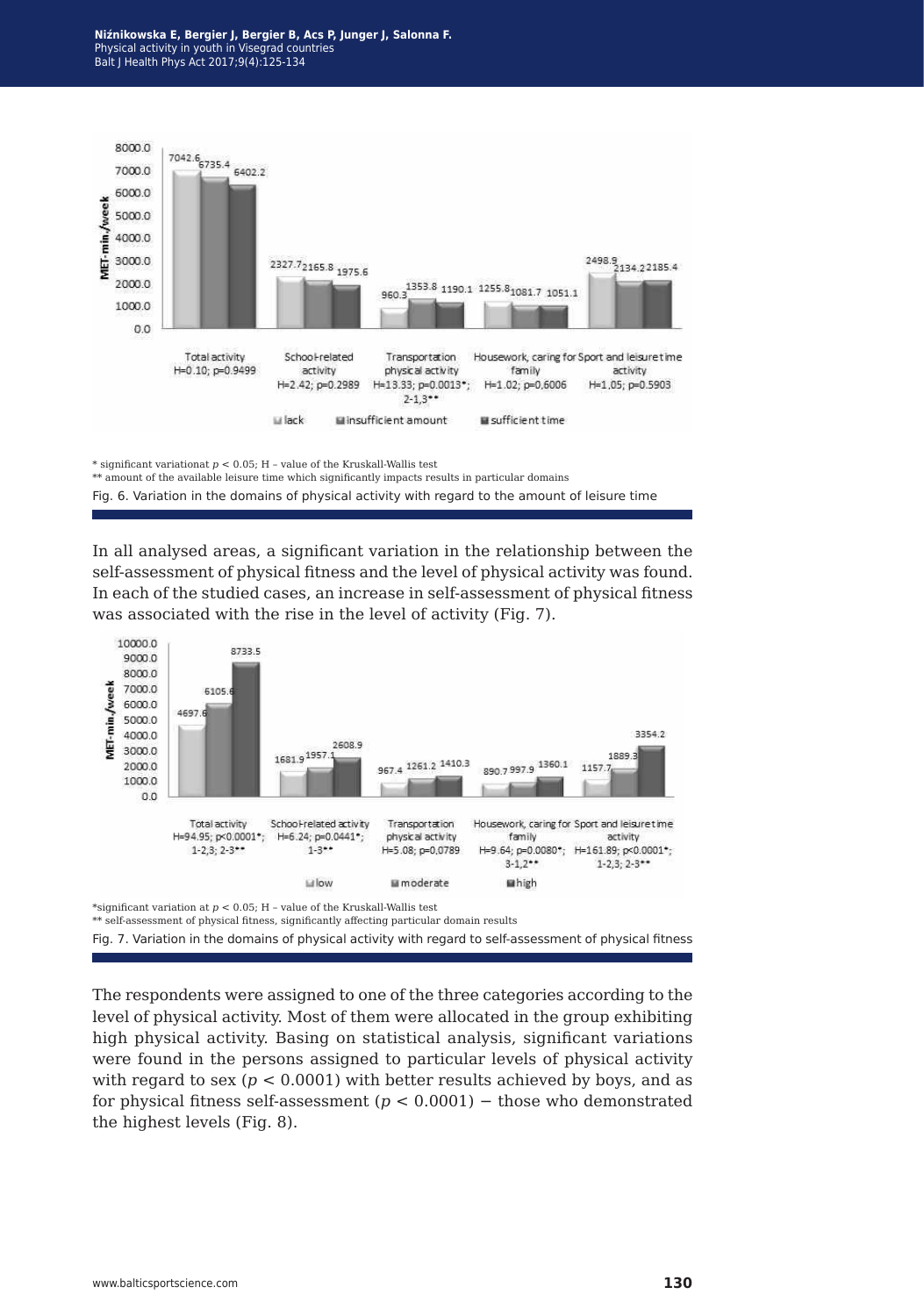|                                                                         |                           | 0.00%        | 20.00% |        | 40.00% | 60.00% |        | 80.00% | 100.00% |
|-------------------------------------------------------------------------|---------------------------|--------------|--------|--------|--------|--------|--------|--------|---------|
| $X2=30,59;$<br>$p<0.0001*$<br>Sex                                       |                           | girls 535%   |        | 40.85% |        | 53,79% |        |        |         |
|                                                                         |                           | boys $6.27%$ |        | 29.19% |        |        | 64,54% |        |         |
| $X2 = 8.83; p = 0.0654$<br>Age                                          | 15-year-olds 4.56%        |              |        | 37,13% |        |        | 58,31% |        |         |
|                                                                         | 16-year-olds 5 86%        |              |        | 33.51% |        |        | 60,63% |        |         |
|                                                                         | 17-year-olds              | 5.77%        |        | 39.24% |        |        | 53,99% |        |         |
| X2=7,37; p=0,1176<br><b>BMI</b>                                         | underweight 6.12%         |              |        | 42.20% |        |        | 51.68% |        |         |
|                                                                         | proper weight 5 61%       |              |        | 34,99% |        |        | 59,39% |        |         |
|                                                                         | overweight                | 5 99%        |        | 33,64% |        |        | 60.37% |        |         |
| 49; p=0,3439<br>Amount of leisure<br>time<br>$X2 = 4$ .                 | lack                      | 9.33%        |        | 34.67% |        |        | 56,00% |        |         |
|                                                                         | insufficient amount 5 13% |              |        | 38,02% |        |        | 56,85% |        |         |
|                                                                         | sufficient time 5.48%     |              | 34,84% |        |        | 59,68% |        |        |         |
| Self-assessment of<br>physical fitness<br>$p<0.0001*$<br>$X2 = 95, 75;$ | low                       | 9,13%        | 51,44% |        |        | 39,42% |        |        |         |
|                                                                         | moderate 539%             |              |        | 39,84% |        |        | 54,77% |        |         |
|                                                                         |                           | high 4 02%   | 21,08% |        |        |        | 74,90% |        |         |

Wlow Mmoderate Mhigh

While examining the influence of the selected factors on the WHO recommendations concerning the minimum health level, we found significant differences with regard to gender  $(p = 0.0211)$ , with better results visible in boys, and as for physical fitness self-assessment (*p* < 0.0001) in those with the highest levels (Fig. 9).



 $*$  – significant variation at  $p < 0.05$ ;  $X^2$  – the value of the Pearson Chi square test

Fig. 9. Meeting the WHO recommendations regarding the health minimum in selected variables

<sup>\*</sup>significant variation at  $p<0.05;$   $\mathbf{X}^2$  - value of the Pearson Chi-square test Fig. 8. Variation in the level of physical activity with regard to selected variables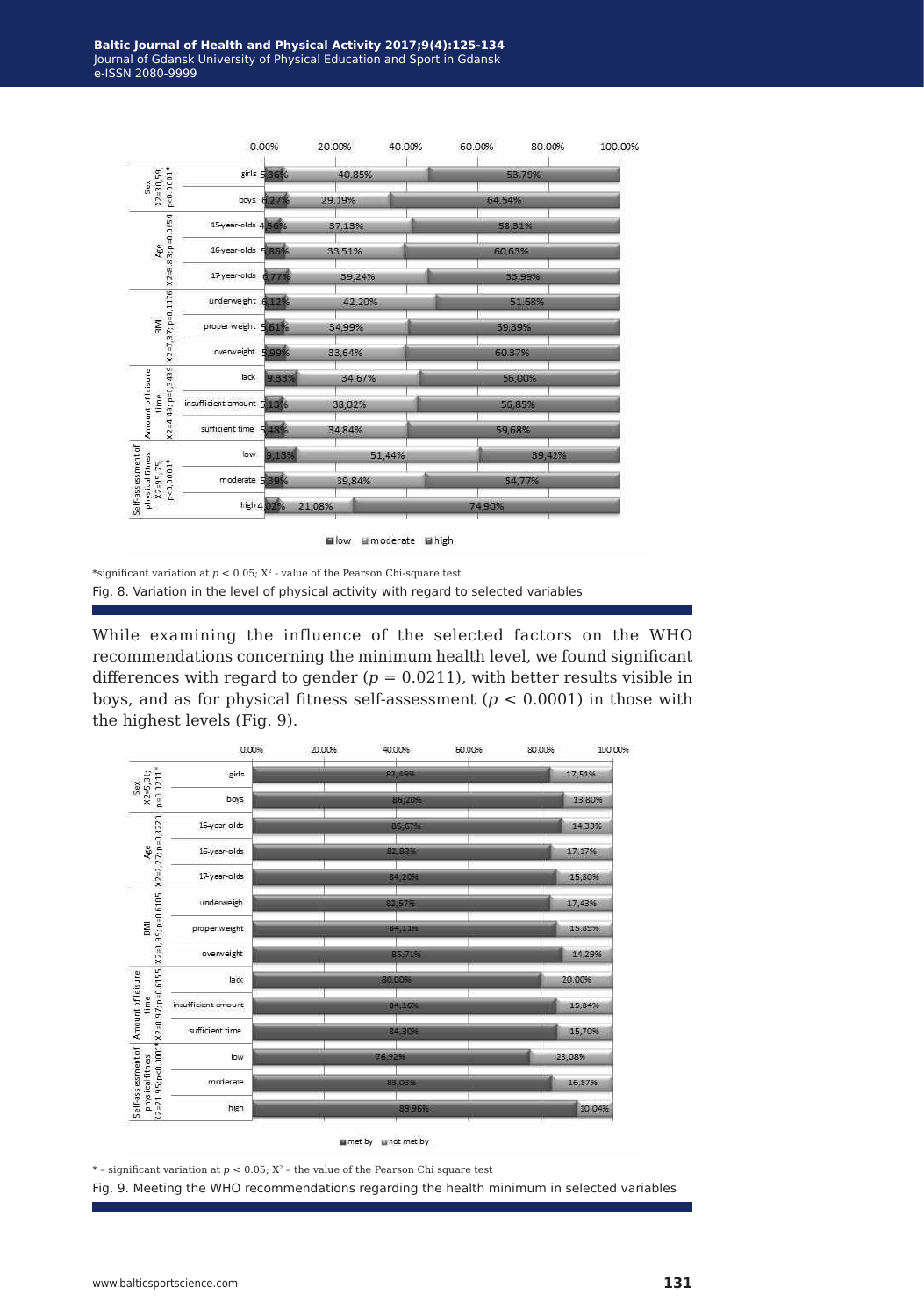### **discussion**

Undoubtedly, one of the most important factors affecting human health is physical activity. Nevertheless, its level is often so low that it does not reach the required minimum. The obtained results regarding the high level of physical activity by 58.2% of the youth from the V4 states are not coincident with the present global trends [5, 10, 13, 14, 15, 16] and data published by other authors in Poland [4, 6, 7, 8]. According to the IPAQ classification, 33.5% of Poles demonstrate high, 32.3% − moderate and 27.9% − low level of total physical activity, which is compatible with the European average [19]. Having this in mind, the high level of physical activity of the examined youth is a pleasant surprise. It amounts to 7291.0 MET min/week in boys and 6200.2 MET min/week in girls.

It should be noted though that in all of the above studies, the total PA level was evidenced in boys, which is in line with the results of other studies conducted on the Visegrad youth. In the case of our research, this significant variation in favour of the boys concerned the total physical activity as well as one of its domains, i.e. participation in sports activities.

Basing on the conducted research, we found that age is a crucial factor differentiating the school youth' attitude to physical activity. The highest physical activity was visible in adolescents aged 16 and the lowest − in adults. The older the person, the less s/he would get involved in physical activity in leisure time. The conducted research confirms this particular trend which is visible all over the world. As the Polish Central Statistical Office reports demonstrated [20], the decrease in the level of participation in sports and leisure activities is noticeable already in the 15–19 age groups (54.5%).

While analysing the reports on the PA level, one can notice that the factor influencing the adolescents' participation in physical activity is the BMI index. The analysis of our research indicates an optimistic percentage of the youth of the V4 countries, i.e. 74.5%, who exhibit the correct BMI value. Still, over 20% of teenagers in Europe are overweight (about 15% in Poland). Statistics have shown that metabolic syndrome or obesity occurs in 10% of adolescents of both sexes and all ages [2]. On the other hand, it seems positive that in many countries the Healthy Eating and Physical Activity project is being implemented. Altogether 43 of the countries belonging to the so-called the School for Health in Europe network are involved in the project which aims at increasing physical activity with simultaneous changes in the diet.

Another analysed problem was the amount of time that school students spend on physical activity. The computation of the study results showed that over half of the youth from V4 countries (51.6%) have insufficient leisure time. According to Piątkowska's research [21], the group that spends most of their time sitting are Poles under the age of 19. It turns out that 60% of young people stay in front of the computer every day or almost every day, and a similar percentage watch TV.

The results of the presented study show that 66% of the youth in the V4 states self-assessed their physical fitness as moderate. However, it was found that one's self-evaluation of physical fitness significantly affected the level of physical activity in all of the analysed domains. The review of other studies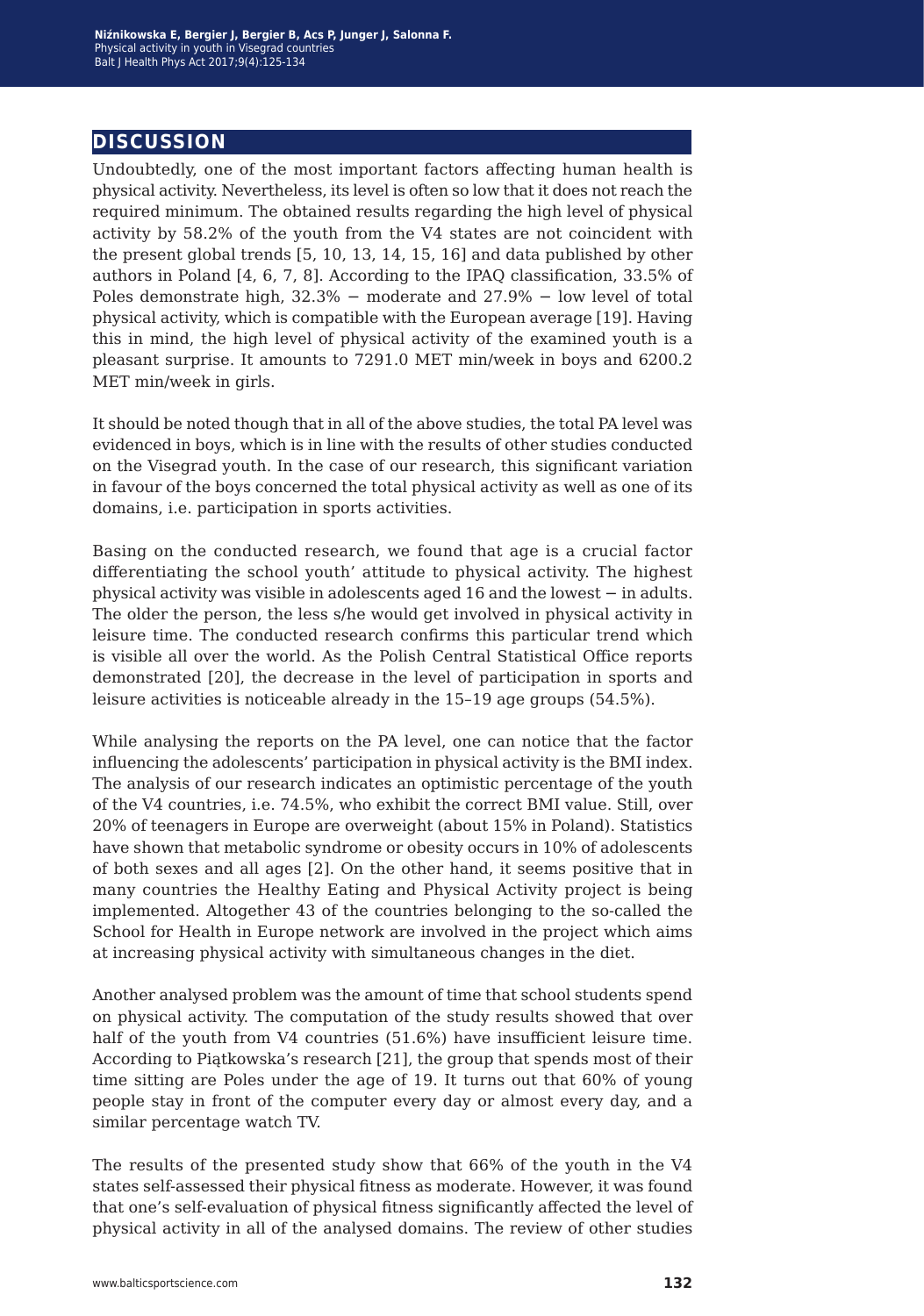concerning the PA level and its dependence on one's self-assessment of physical fitness done by Michota-Katulska [22] showed that more than 60% of junior high school students are satisfied or very satisfied with their physical fitness. There were significant differences between girls and boys in the declared level of satisfaction, with boys being more content with their physical fitness. The level of satisfaction was similar to the one indicated by similar research conducted in junior high school students by Wojtyla et al. [23]. Furthermore, the research indicated that the Global Recommendations on Physical Activity for Health are met by 84% of the surveyed schoolchildren of the V4 countries, while the same is true of only 36% of the American youth [17].

Physical activity has special effects on the development of a young person's body. Thus, the growing-up period significantly influences the formation of well-trained habits and behaviours that will affect further years of life. Accordingly, the problems encountered in adolescence can be solved by school programmes promoting physical activity and healthy lifestyles.

## **conclusions**

The research conducted among the school youth aged 15-17 in the Visegrad countries allows formulating the following conclusions:

- 1. Pupils demonstrate a high level of physical activity with significantly higher values visible in boys, and the WHO health recommendations were met by 84% of the respondents.
- 2. The age factor significantly differentiated the level of physical activity in four domains, except for the activity in sports.
- 3. Self-assessment of physical fitness in students from the V4 countries significantly influenced their level of physical activity in all the analysed areas.
- 4. The BMI index substantially differentiates the level of total physical activity, whereas transportation physical activity − the amount of available leisure time.
- 5. There is a need to look for ways to increase physical activity in students in secondary schools, which might be provided in the form of specific actions targeting particular risk groups.

## **acknowledgements**

This study was conducted within the framework of the project: *Physical and recreational activity as well as diet of young people from the V4 countries"*, co-financed by Visegrad Fund.